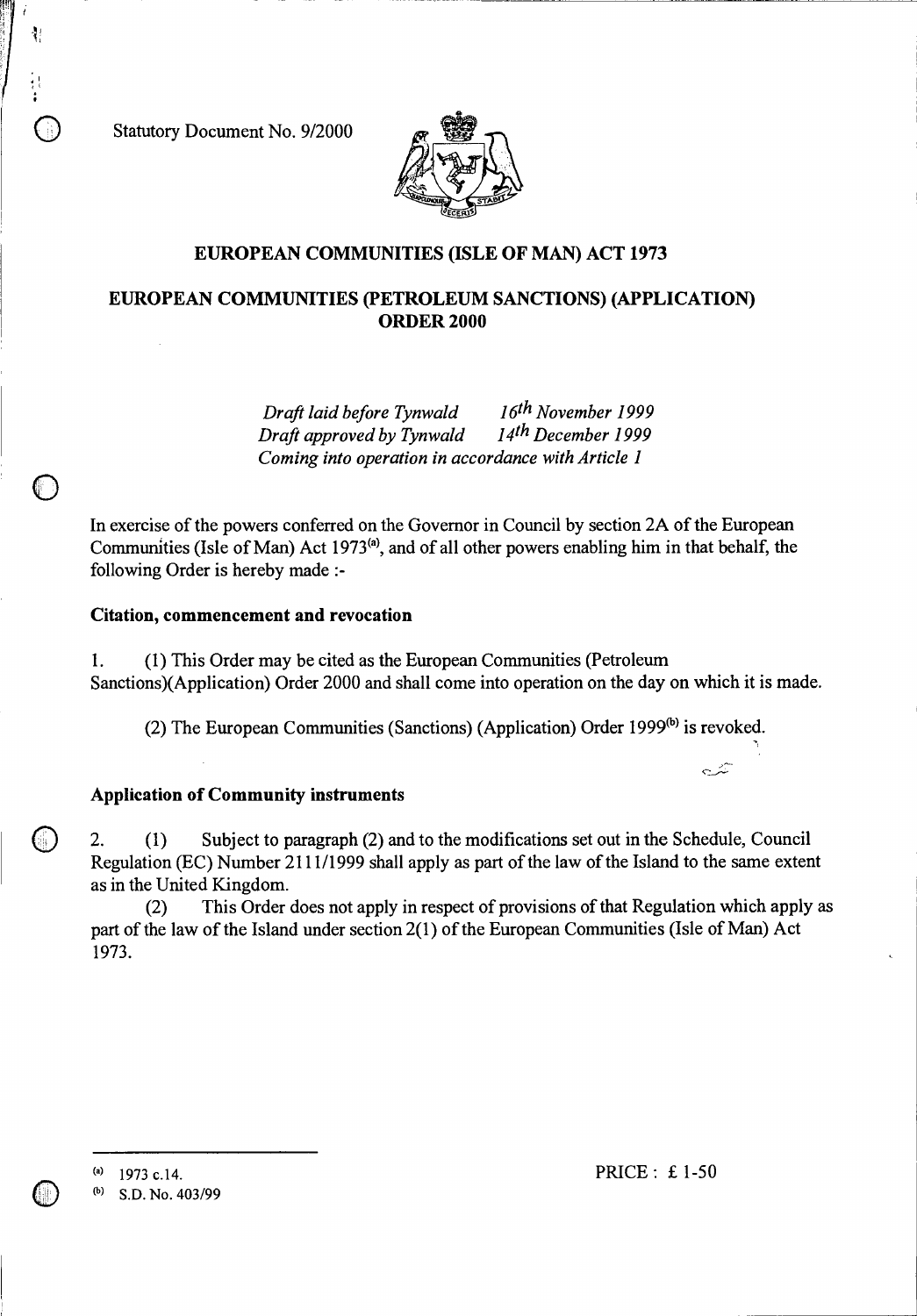### SCHEDULE

## LIST OF MODIFICATIONS TO THE APPLIED INSTRUMENT

**Council Regulation (EC) No 2111/1999 of 4 October 1999 prohibiting the sale and supply of petroleum and certain petroleum products to certain parts of the Federal Republic of Yugoslavia (FRY) and repealing Regulation (EC) No 900/1999.** 

- 1. Throughout the instrument, references to "Member State", "Member States", "the Community", "the territory of the Community" shall be construed as including the Isle of Man and any reference to a competent authority (except in Article 7) shall be construed as including the Treasury.
- 2. Omit Article 3 (3).
- 3. Omit Articles 8 and 10.

Made this  $\frac{3}{2000}$  day of  $\frac{3}{2000}$ J R Kissack **Chief Secretary** 

> **EXPLANATORY NOTE**  *(This is not part of the Order)*

This Order applies provisions of European Community Council Regulation No 2111/1999 to the Island as part of the law of the Island. The Regulation deals with the imposition of restrictions of the sale of petroleum and petroleum products to the Federal Republic of Yugoslavia, but allows for the sale of such goods to the Kosovo Province of Serbia, and the Republic of Montenegro, as well as allowing for the supply of petroleum and related products to the consular missions of EU Member States in the FRY and the international military peace-keeping force. A copy of the Regulation is included as an Annex but does not form part of the Order.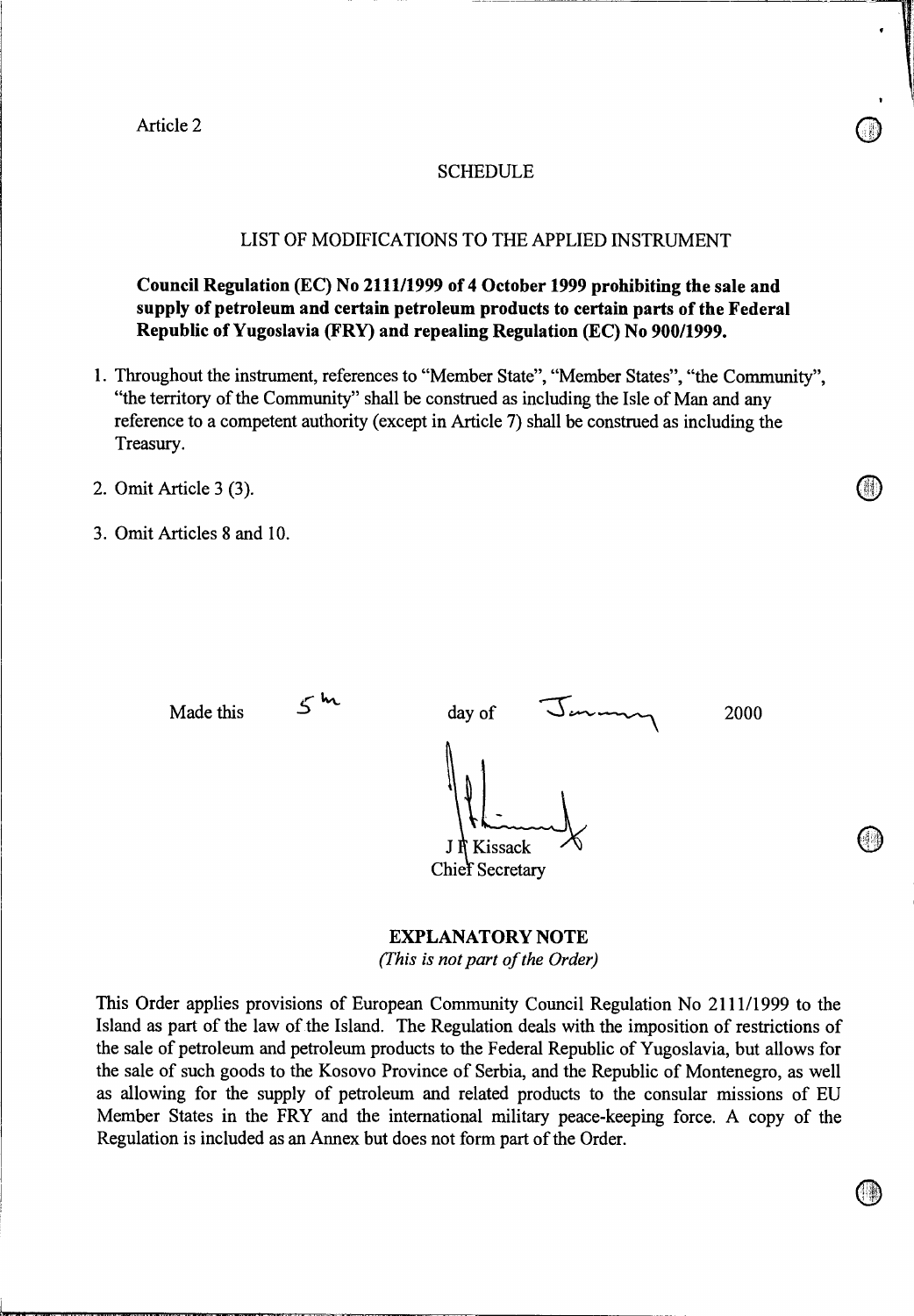# **COUNCIL REGULATION (EC) No 2111/1999 of 4 October 1999**

# **prohibiting the sale and supply of petroleum and certain petroleum products to certain parts of the Federal Republic of Yugoslavia (FRY) and repealing Regulation (EC) No 900/1999**

#### THE COUNCIL OF THE EUROPEAN UNION

Having regard to the Treaty establishing the European Community, and in particular Article 301 thereof,

Having regard to Council Common Position 1999/604/CFSP of 3 September 1999, amending Common Position 1999/273/CFSP concerning a ban on the supply and sale of petroleum and petroleum products to the Federal Republic of Yugoslavia (FRY), and Common Position 1999/318/CFSP concerning additional restrictive measures against the Federal Republic of Yugoslavia

Having regard to the proposal from the Commission,

Whereas:

- (1) The Government of the Federal Republic of Yugoslavia ('FRY') has continued to violate United Nations Security Council Resolutions and to pursue extreme and criminally irresponsible policies, including repression against its own citizens, which constitute serious violations of human rights and international humanitarian law, and Common Position 1999/273CFSP provided that the supply and sale of petroleum and petroleum products to the FRY should be prohibited; however, Council Common Position 1999/604/CFSP provides that that prohibition should not apply to the sale and supply of such products to the Province of Kosovo and the Republic of Montenegro;
- (2) The prohibition of selling, supplying or exporting petroleum and petroleum products to the FRY falls within the scope of the Treaty establishing the European Community;
- (3) Therefore, and particularly with a view to avoiding distortion of competition, Community legislation is necessary for the implementation of this prohibition as far as the territory of the Community is concerned; for the purposes of this Regulation such territory is deemed to encompass the territories of the Member States to which the Treaty establishing the European Community is applicable, under the conditions laid down in that Treaty;
- (4) To that end the Council adopted on 29 April 1999 a Regulation (EC) No900/1999 prohibiting the sale and supply of petroleum and certain petroleum products to the Federal Republic of Yugoslavia (FRY)
- $(5)$ The developments with regard to the FRY permit a partial lifting of the embargo imposed by Regulation (EC) No 900/1999;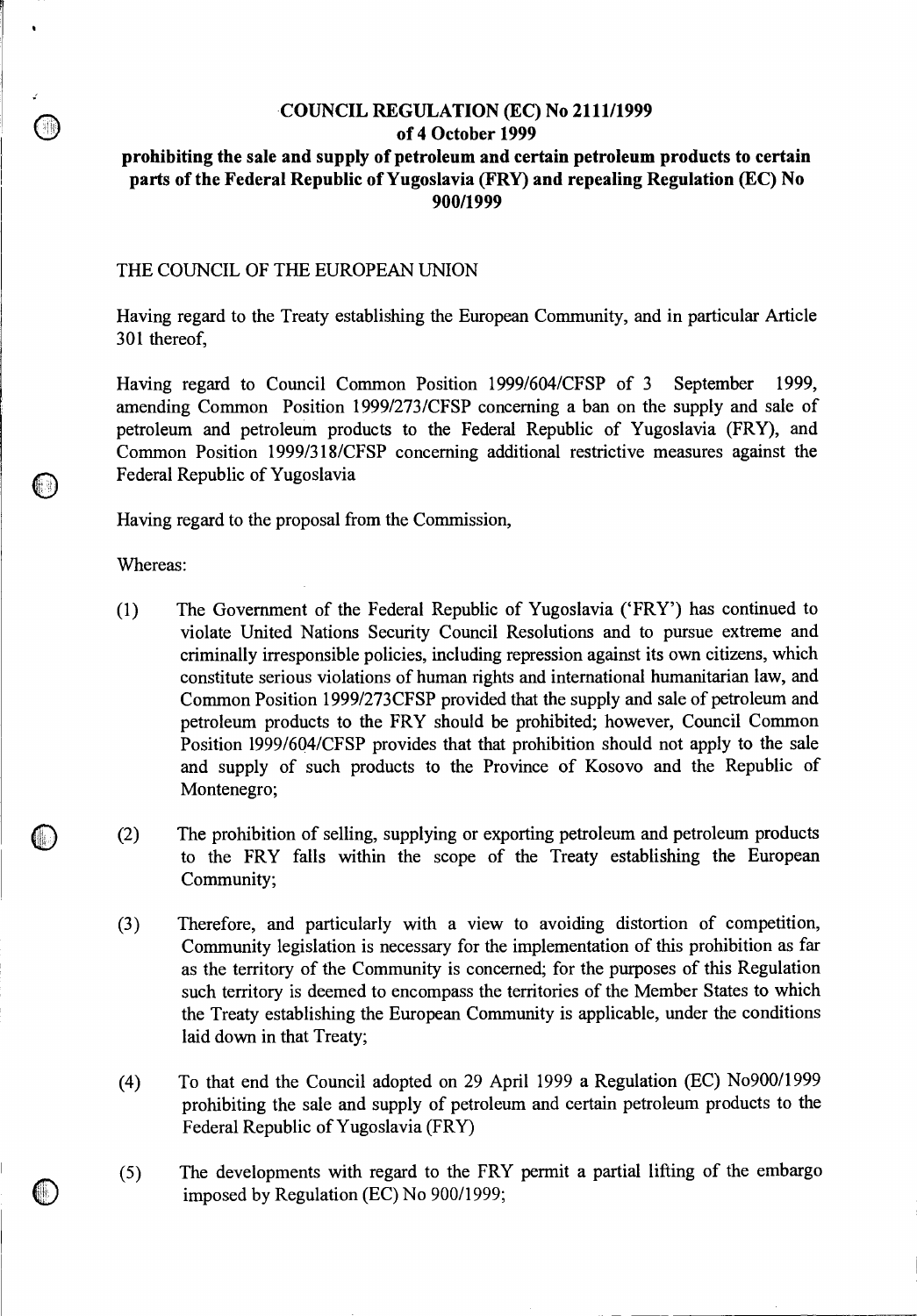- (6) Such partial lifting should not prejudice the remaining applicability of Regulation (EC) No 900/1999 with regard to the FRY;
- (7) For reasons of transparency and simplicity, the provisions of Regulation (EC) No 900/1999 should be incorporated in this Regulation, and that Regulation should be repealed,

HAS ADOPTED THIS REGULATION:

## *Article 1*

It shall be prohibited, knowingly and intentionally, to:

- (a) sell, supply or export, directly or indirectly, petroleum and petroleum products listed in Annex I, whether or not originating in *the Community (construed as including the Isle of Man),* to any person or body in the FRY or to any person or body for the purpose of any business carried on in, or operated from, the territory of the FRY;
- (b) ship products referred to in point (a) to the territory of the FRY;
- (c) participate in related activities the object or the effect of which is to promote the transactions or activities referred to in points (a) and (b).

### *Article 2*

1. Notwithstanding the provisions of Article 1, the *competent authorities (construed as including the Isle of Man Treasury)* may authorise:

- (a) the sale, supply, export or shipment of products listed in Annex I for the use of diplomatic and consular missions of the *Member States (construed as including the Isle of Man)* in the FRY as well as for the use of an international military peace-keeping presence;
- (b) on a case-by-case basis and subject to the consultation procedure set out in paragraph 2, the sale, supply or export of the products listed in Annex I if conclusive evidence is given to *these authorities (construed as including the Isle of Man Treasury)* that the sale, supply or export serves strictly humanitarian purposes.

2. The *competent authorities of a Member State (construed as including the Isle of Man Treasury*) which intend to authorise a sale, supply or export in accordance with paragraph 1(b) shall notify to the *competent authorities (construed as including the Isle of Man Treasury)* of the other *Member States (construed as including the Isle of Man)* and to the Commission the grounds on which they intend to authorise the sale, supply or export concerned.

If, within one working day after the receipt of the said notification, a *Member State (construed as including the Isle of Man)* or the Commission has given notice to the other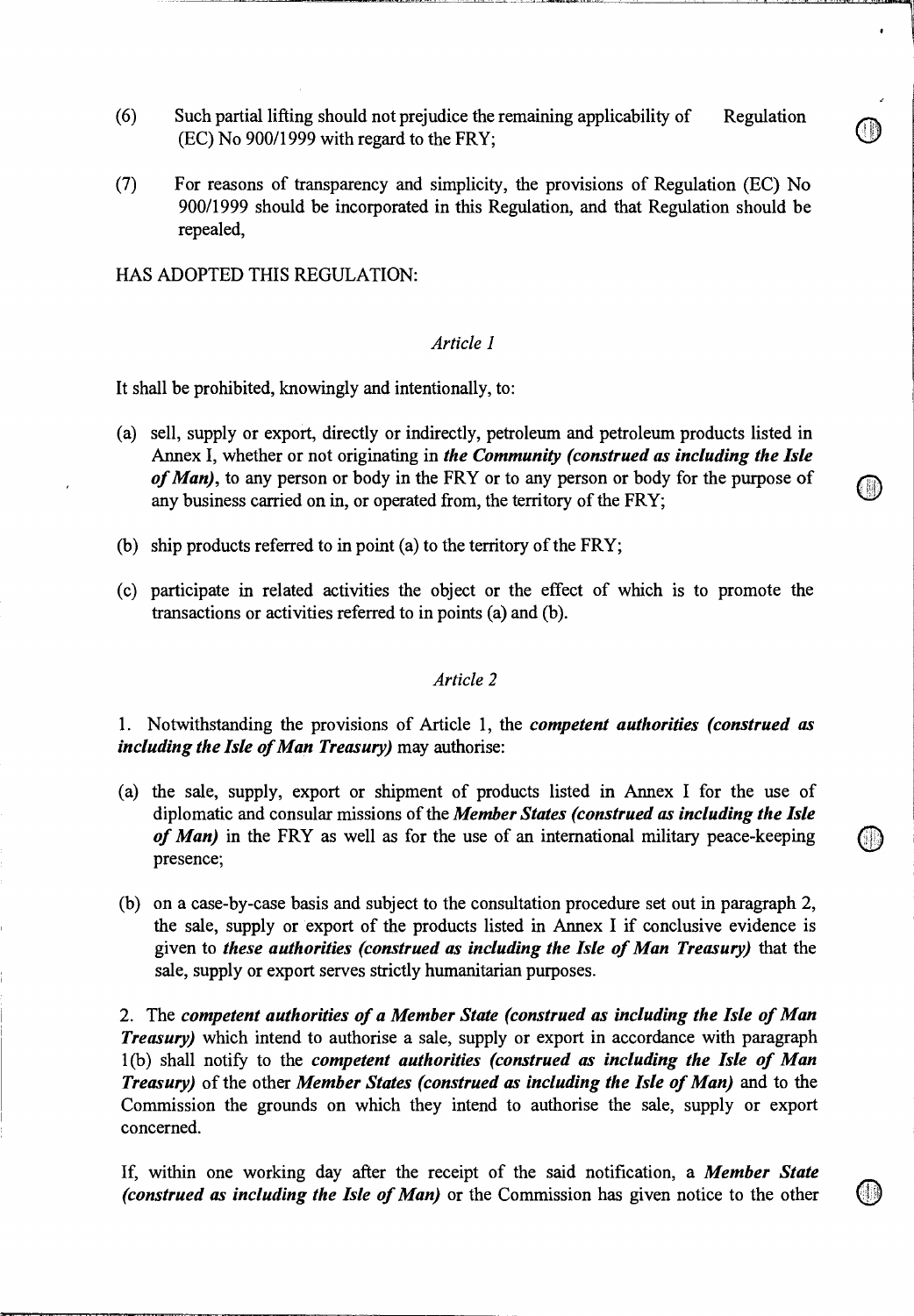*Member States (construed as including the Isle of Man)* or the Commission of conclusive evidence that the intended sale, supply or export will not serve the indicated humanitarian purposes, the Commission will convene within one working day of the said notice a meeting with the *Member States (construed as including the Isle of Man)* in order to consult on the relevant evidence.

The *Member State (construed as including the Isle of Man)* which intends to authorise the sale, supply or export shall take a decision with regard to this authorisation only when no objections have been raised or after the consultations on the conclusive evidence have taken place at the meeting convened by the Commission. In case of an authorisation, the *Member State (construed as including the Isle of Man)* concerned shall notify to the other *Member States (construed as including the Isle of Man)* and the Commission the grounds on which its decision to authorise has been taken.

### *Article 3*

0 1. Notwithstanding the provisions of Article 1, the *competent authorities (construed as including the Isle of Man Treasury)* may authorise the sale, supply or export, directly or indirectly, of petroleum and petroleum products listed in Annex I to any person or body for the purpose of any business carried on in, or operated from, the territory of the Federal Republic of Yugoslavia, and the shipment to the territory of the Federal Republic of Yugoslavia, provided that conclusive evidence is presented to *these authorities (construed as including the Isle of Man Treasury)* that:

- (a) the petroleum and petroleum products sold, supplied or exported are shipped from *the Community (construed as including the Isle of Man)* to the Republic of Montenegro or the Province of Kosovo without transiting through other parts of the Republic of Serbia; and
- (b) the petroleum and petroleum products shall not leave the territory of the Republic of Montenegro or the Province of Kosovo for any destination elsewhere in the Republic of Serbia.

Any authorisation should be made in accordance with the model set out in Annex II.

2. A declaration by the relevant bodies designated by the Special Representative of the United Nations Secretary General for the Province of Kosovo or by the competent authorities of the Republic of Montenegro listed in Annex III, in accordance with the model set out in Annex IV, shall be conclusive evidence for the purpose of any authorisation pursuant to paragraph 1.

*Paragraph 3... omitted* 

 $\bullet$ 

## *Article 4*

Article 1 shall not apply as regards sales, supplies, exports or shipments to the forces in which the *Member States (construed as including the Isle of Man)* participate, operating in the FRY.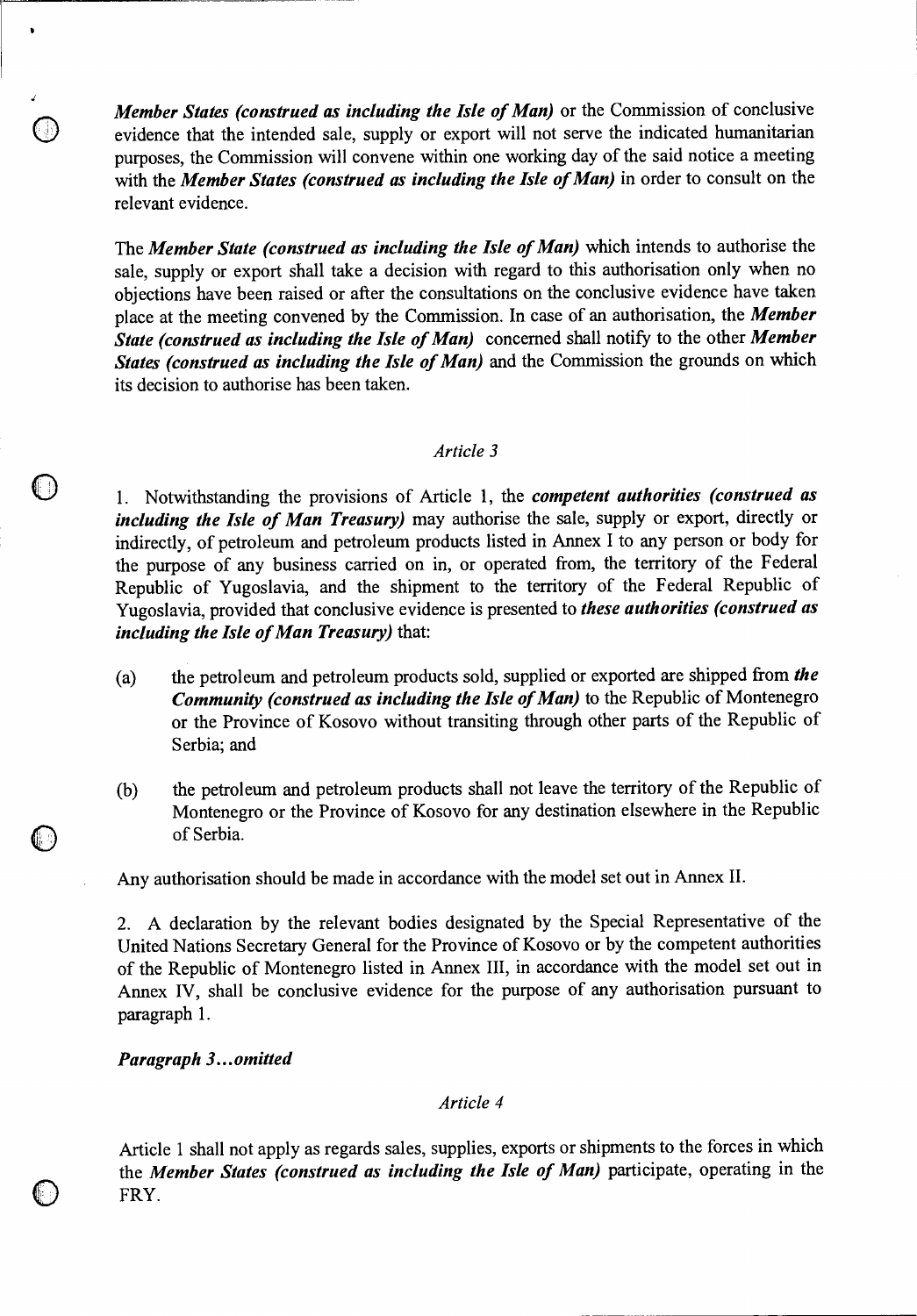## *Article 5*

Each *Member State (construed as including the Isle of Man)* shall determine the sanctions to be imposed where the provisions of this Regulation are infringed. Such sanctions shall be effective, proportionate and dissuasive.

Pending the adoption, where necessary, of any legislation to this end, the sanctions to be imposed where the provisions of this Regulation are infringed shall be those determined by the *Member States (construed as including the Isle of Man)* in accordance with Article 5 of Council Regulation (EC) No 926/98 of 27 April 1998 concerning the reduction of certain economic relations with the Federal Republic of Yugoslavia,

### *Article 6*

The Commission and the *Member States (construed as including the Isle of Man)* Shall inform each other of the measures taken under this Regulation and shall supply each other with other relevant information at their disposal in connection with this Regulation, such as violation and enforcement problems or judgements handed down by national courts.

*Member States (construed as including the Isle of Man)* shall notify the *competent authorities (construed as including the Isle of Man Treasury)* of other *Member States (construed as including the Isle of Man)* and the Commission of any authorisations for sale, supply, or export or shipment granted in accordance with Article 3(1).

#### *Article 7*

The Commission shall establish the list of competent authorities referred to in Articles 2 and 3(1) on the basis of relevant information provided by the *Member States (construed as including the Isle of Man*). The Commission shall publish this list and any changes to it in the *Official Journal of the European Communities.* 

The Commission shall establish and, if necessary, amend the list of competent authorities of the Republic of Montenegro referred to in Article 3(2).

The Commission shall establish and, if necessary, amend the list of relevant bodies designated by the Special Representative of the United Nations Secretary General for the Province of Kosovo referred to in Article 3(2).

The Commission shall amend if necessary the models of prior authorisation and prior final destination declaration referred to Article 3(1) and (2). The Commission shall publish any changes to this list and these models in the *Official Journal of the European Communities.* 

*Article 8...omitted*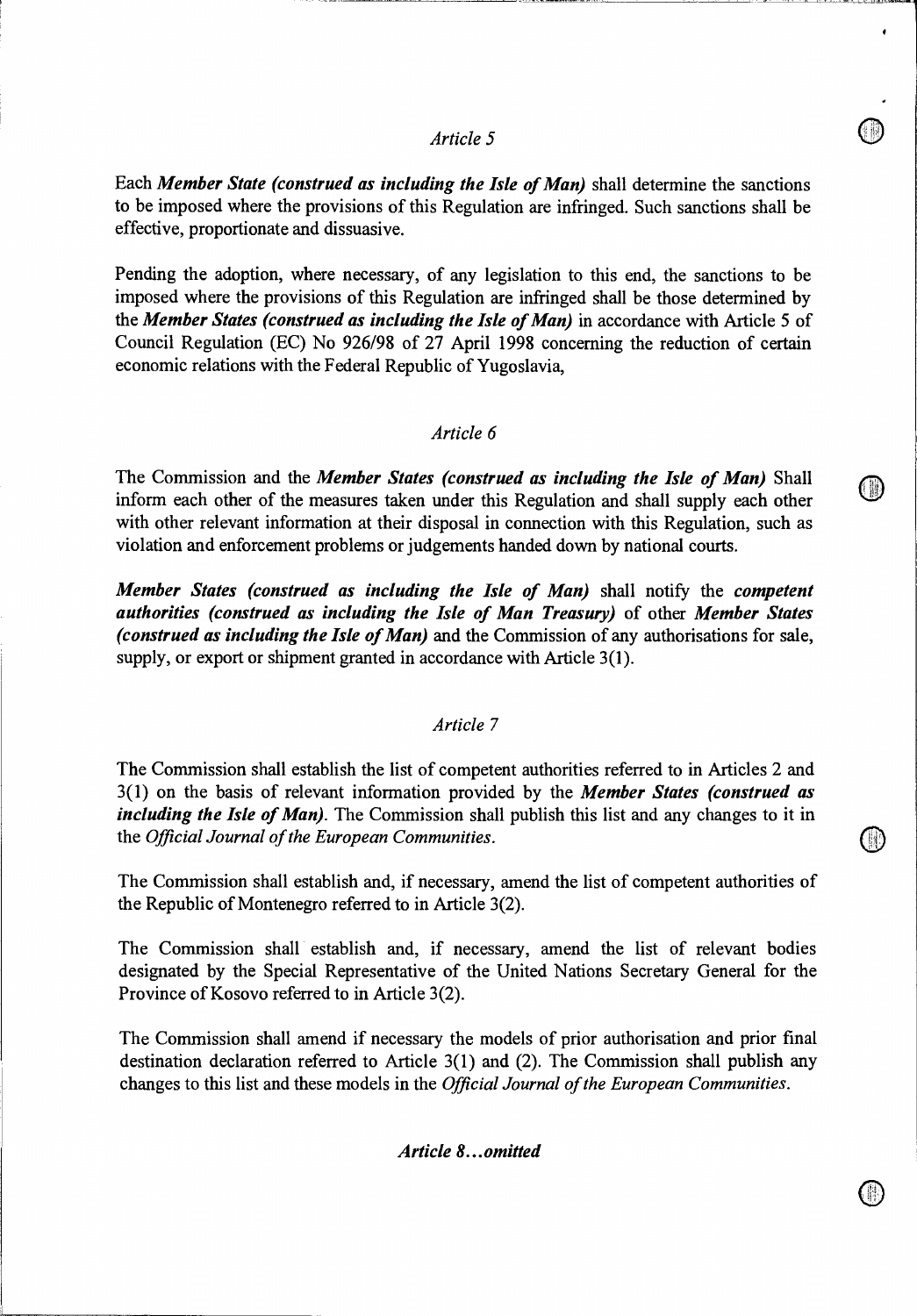## *Article 9*

This Regulation shall apply within the *territory of the Community (construed as including the Isle of Man),* including its air space and on board any aircraft or any vessel under jurisdiction of a *Member State (construed as including the Isle of Man)* and to any person elsewhere who is a national of a *Member State (construed as including the Isle of Man)* and any body which is incorporated or constituted under the law of a *Member State (construed as including the Isle of Man).* 

## *Article 10...omitted*

This Regulation shall be binding in its entirely and directly applicable in all Member States.

Done at Luxembourg, 4 October 1999.

For the Council The President K. HAKAMIES

80

 $\bigcirc$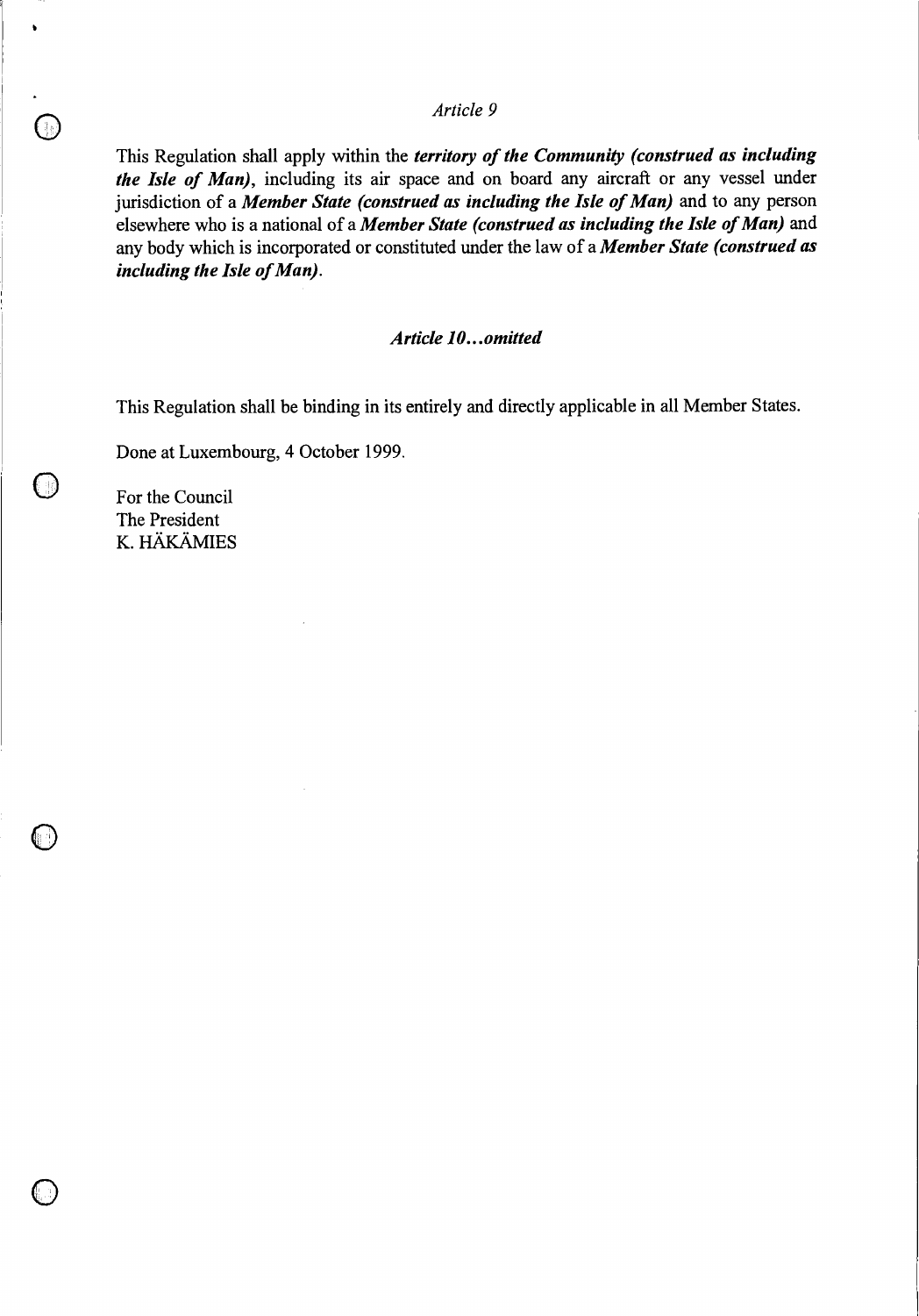# ANNEX I

 $\bullet$ 

i

# **Petroleum and petroleum products referred to in Article 1**

| CN Code       | Product description                                                                                                                                                                                                                                                                                                                     |  |  |
|---------------|-----------------------------------------------------------------------------------------------------------------------------------------------------------------------------------------------------------------------------------------------------------------------------------------------------------------------------------------|--|--|
| 2709          | Petroleum oils and oils obtained from bituminous minerals, crude                                                                                                                                                                                                                                                                        |  |  |
| 2710          | Petroleum oils and oils obtained from bituminous minerals, other than crude; preparations<br>not elsewhere specified of included, containing by weight 70% or more of petroleum oils or<br>of oils obtained from bituminous minerals, these oils being the basic constituents of the<br>preparations                                    |  |  |
| 2711          | Petroleum gases and other gaseous hydrocarbons                                                                                                                                                                                                                                                                                          |  |  |
| 271210        | Petroleum jelly                                                                                                                                                                                                                                                                                                                         |  |  |
| 2712 20 00    | Paraffin wax containing by weight less than 0.75% of oil                                                                                                                                                                                                                                                                                |  |  |
| ex 2712 90    | 'Slack wax', 'scale wax'                                                                                                                                                                                                                                                                                                                |  |  |
| 2713          | Petroleum coke, petroleum bitumen and other residues of petroleum oils or of oils obtained<br>from bituminous minerals                                                                                                                                                                                                                  |  |  |
| 2714          | Bitumen and asphalt, natural; bituminous shale and tar sands; asphalites and asphaltic rocks                                                                                                                                                                                                                                            |  |  |
| 2715 00 00    | Bituminous mixtures based on natural asphalt, on natural bitumen, on petroleum bitumen, on<br>mineral tar or on natural tar pitch (for example, bituminous mastics, cutbacks)                                                                                                                                                           |  |  |
| 2901          | Acyclic hydrocarbons                                                                                                                                                                                                                                                                                                                    |  |  |
| 2902 11 00    | Cyclohexane                                                                                                                                                                                                                                                                                                                             |  |  |
| 2902 20       | Benzene                                                                                                                                                                                                                                                                                                                                 |  |  |
| 2902 30       | Toluene                                                                                                                                                                                                                                                                                                                                 |  |  |
| 2902 41 00    | o-Xylene                                                                                                                                                                                                                                                                                                                                |  |  |
| 2902 42 00    | m-Xylene                                                                                                                                                                                                                                                                                                                                |  |  |
| 2902 43 00    | p-Xylene                                                                                                                                                                                                                                                                                                                                |  |  |
| 290244        | Mixed xylene isomers                                                                                                                                                                                                                                                                                                                    |  |  |
| 2902 50 00    | Styrene                                                                                                                                                                                                                                                                                                                                 |  |  |
| 2902 60 00    | Ethylbenzene                                                                                                                                                                                                                                                                                                                            |  |  |
| 2902 70 00    | Cumene                                                                                                                                                                                                                                                                                                                                  |  |  |
| 2905 11 00    | Methanol (methyl alcohol)                                                                                                                                                                                                                                                                                                               |  |  |
| 3403 19 10    | Lubricating preparations (including cutting-oil preparations, bolt or nut release preparations,<br>anti-rust or anti-corrosion preparations and mould release preparations, based on lubricants)<br>containing 70% or more by weight of petroleum oils or of oils obtained from bituminous<br>minerals but not as the basic constituent |  |  |
| 38112100      | Additives for lubricating oils containing petroleum oils of oils obtained from bituminous<br>minerals                                                                                                                                                                                                                                   |  |  |
| 3824 90 10    | Petroleum sulphonates, excluding petroleum sulphonated of alkail metals, of ammonium of<br>of ethanolamines; thiophenated sulphonic acids oils obtained from bituminous minerals, and<br>their salts                                                                                                                                    |  |  |
| ex 3824 90 95 | Other products derived from petroleum and petroleum products                                                                                                                                                                                                                                                                            |  |  |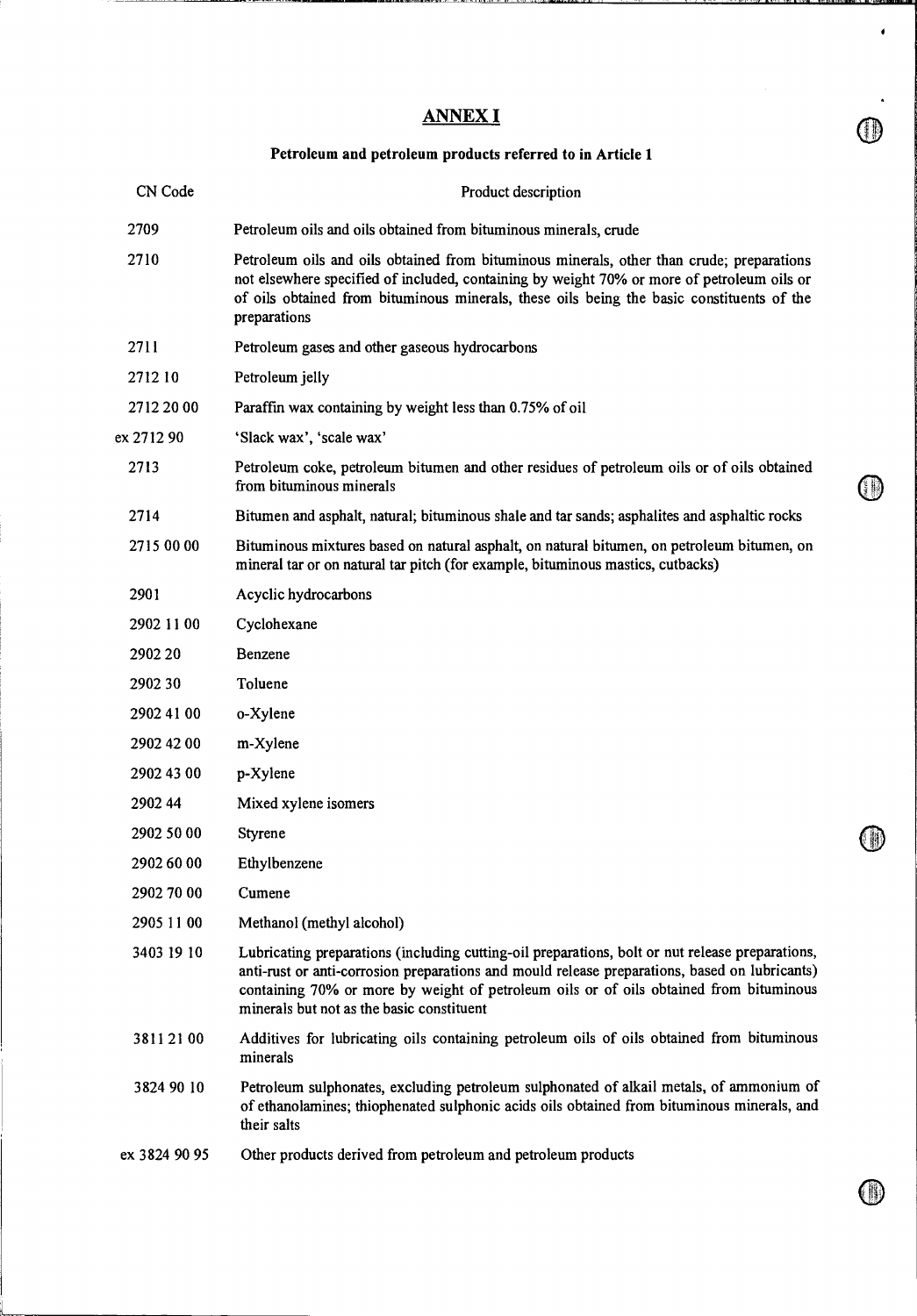# **ANNEX II**

# **Model of authorisation of EC competent authorities referred to in Article 3(1)**

|              | <b>EUROPEAN COMMUNITY</b>                                                                                                                                                                  | PRIOR AUTHORISATION                                                  |  |  |  |  |  |
|--------------|--------------------------------------------------------------------------------------------------------------------------------------------------------------------------------------------|----------------------------------------------------------------------|--|--|--|--|--|
|              | APPLICANT (name, full address, country)<br>1.                                                                                                                                              | <b>ORIGINAL</b>                                                      |  |  |  |  |  |
|              |                                                                                                                                                                                            | No<br>2.<br>Date<br>Period of validity                               |  |  |  |  |  |
|              | END-USER/FINAL DESTINATION (name, full<br>3.<br>address, country/territory)                                                                                                                | <b>COUNTRY OF EXPORT (Code) (1)</b><br>4.                            |  |  |  |  |  |
|              |                                                                                                                                                                                            | 5.<br>TERRITORY OF DESTINATION AND ROUTE OF<br><b>SHIPMENT</b>       |  |  |  |  |  |
| $\mathbb{U}$ | 6<br>PLACE AND DATE OF SHIPMENT - MEANS OF<br><b>TRANSPORT</b>                                                                                                                             | 7.<br>NUMBER OF DECLARATION OF END USER/ FINAL<br><b>DESTINATION</b> |  |  |  |  |  |
|              | <b>NOTE</b><br>This authorisation does not discharge the exporter from<br>fulfilling any other conditions applicable in the export of<br>the goods concerned.                              | 8.<br>SUPPLEMENTARY DETAILS                                          |  |  |  |  |  |
|              | MARKS AND NUMBER - NUMBER AND KIND OF<br>9.<br>PACKAGES - DESCRIPTION OF GOODS AND<br><b>THEIR USE</b>                                                                                     | 10. CN CODE<br>11. QUANTITY(2)<br>12. VALUE (3)                      |  |  |  |  |  |
|              |                                                                                                                                                                                            |                                                                      |  |  |  |  |  |
|              | 13. CERTIFICATION BY THE COMPETENT AUTHORITY OF THE EUROPEAN COMMUNITIES<br>Certified that the sale, supply, export or shipment to the FRY of products described above has been authorised |                                                                      |  |  |  |  |  |
|              |                                                                                                                                                                                            | Place and Date                                                       |  |  |  |  |  |
|              |                                                                                                                                                                                            | Signature                                                            |  |  |  |  |  |
|              | 14. COMPETENT AUTHORITY (name, full address, country)                                                                                                                                      | Stamp                                                                |  |  |  |  |  |
|              |                                                                                                                                                                                            |                                                                      |  |  |  |  |  |

- (2) Show net weight (KG) and also quality in the unit prescribed for category where other than net weight
- (3) In the currency of the sale contract

 $\bigcap$ 

 $\bullet$ 

 $\mathcal{C}(\mathbf{r})$ 

 $\mathbb{C}$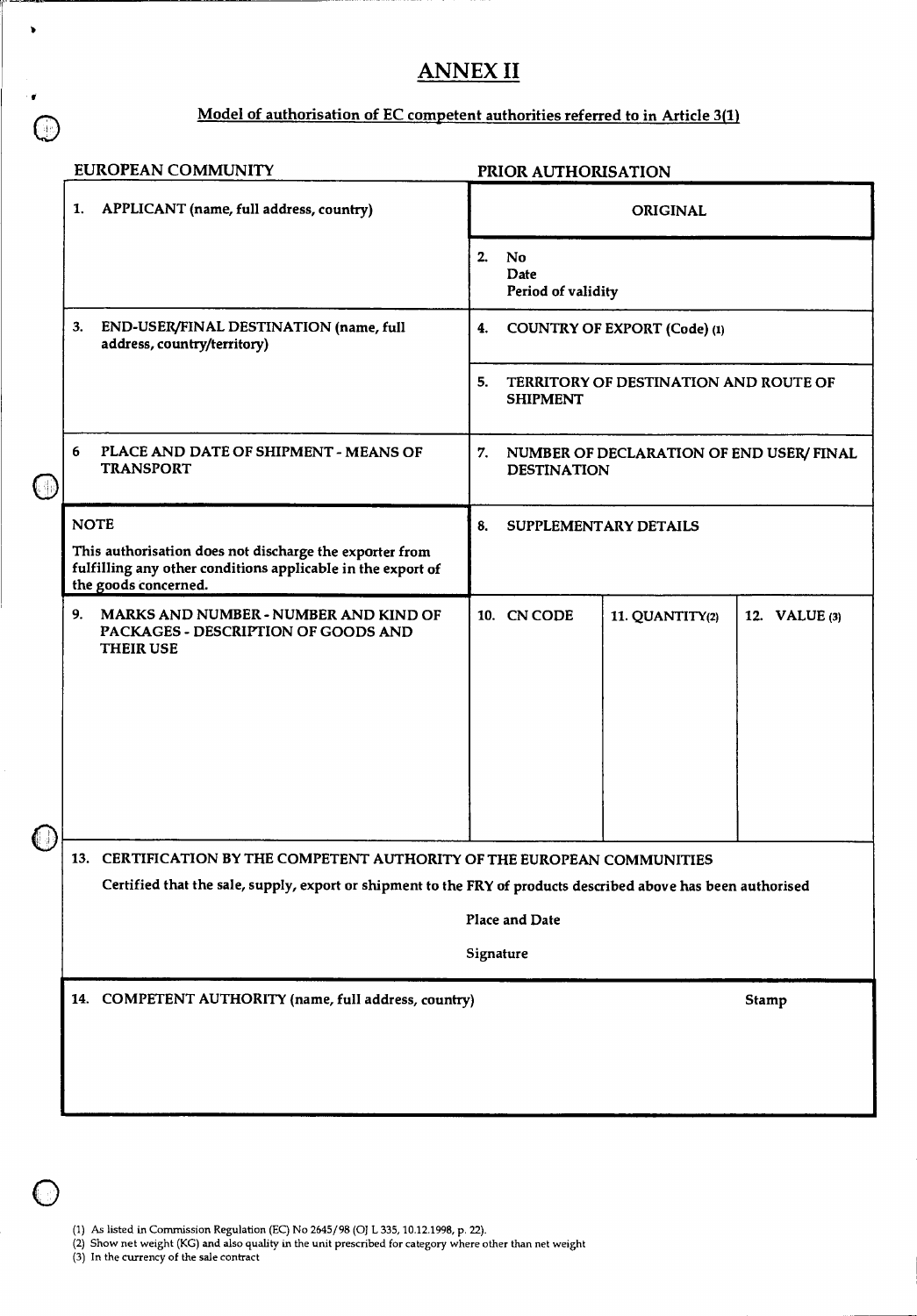# **ANNEX III**

I

 $\hat{\mathbf{r}}$ 

 $\bigcirc$ 

 $\bigcirc$ 

o

List of relevant bodies in the Province of Kosovo and competent authorities of the Republic of Montenegro, referred to in Article 3(2)

[...1

P.m.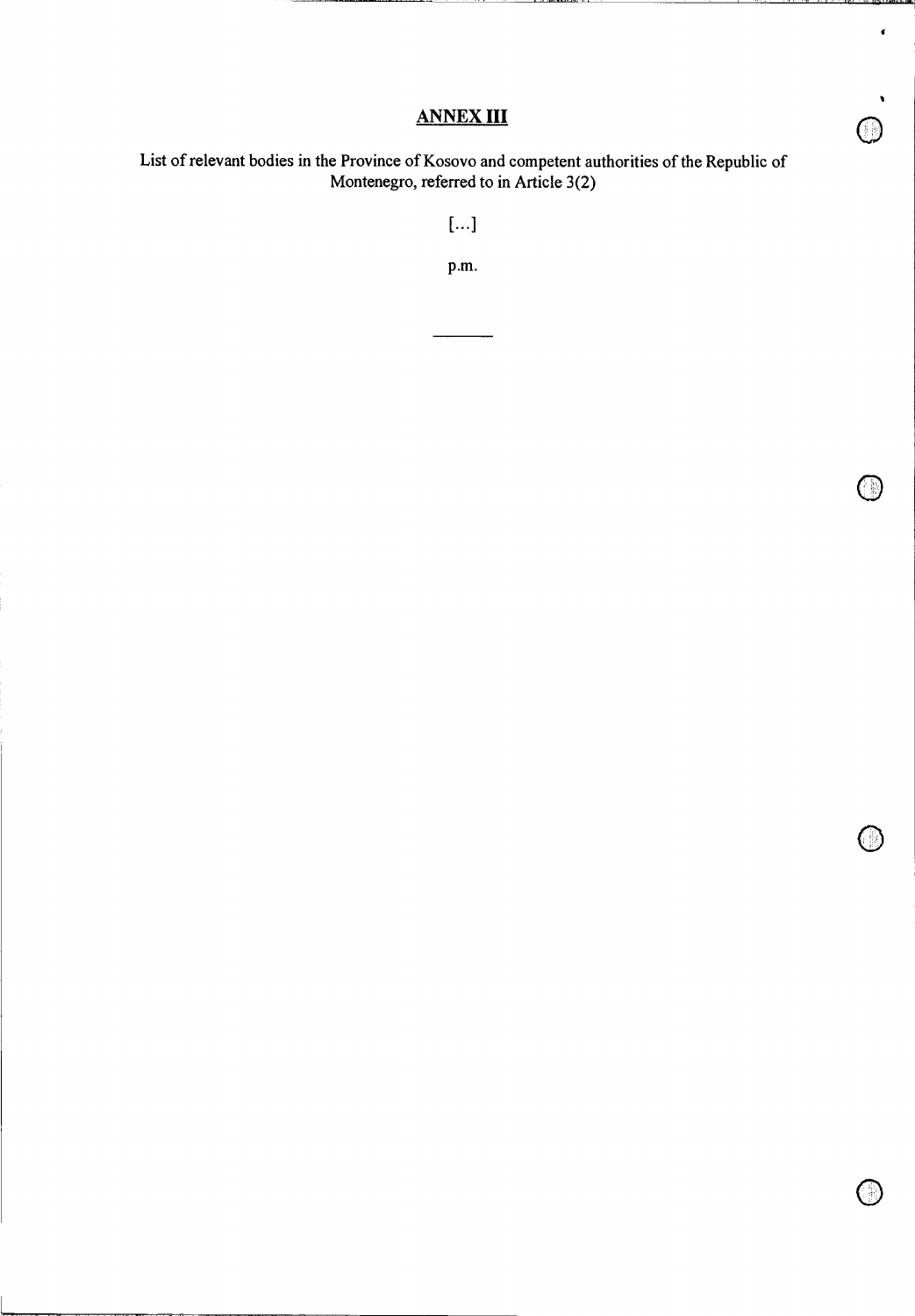# **ANNEX IV**

#### **Model of prior final destination declaration of the relevant bodies of the Province of Kosovo or the competent authorities of the Republic of Montenegro referred to in Article 3(2)**

|            |    | 1. APPLICANT (name, full address, country)                                                                                                                                                                                                                                                                                                                                                                                                  | <b>ORIGINAL</b>                                                                                                                                  |                 |               |  |  |  |
|------------|----|---------------------------------------------------------------------------------------------------------------------------------------------------------------------------------------------------------------------------------------------------------------------------------------------------------------------------------------------------------------------------------------------------------------------------------------------|--------------------------------------------------------------------------------------------------------------------------------------------------|-----------------|---------------|--|--|--|
|            |    |                                                                                                                                                                                                                                                                                                                                                                                                                                             | <b>No</b><br>2.<br>Date<br>Period of validity<br><b>COUNTRY OF EXPORT (Code) (2)</b><br>4.                                                       |                 |               |  |  |  |
|            | 3. | END-USER/FINAL DESTINATION (name, full<br>address, country/territory) (1)                                                                                                                                                                                                                                                                                                                                                                   |                                                                                                                                                  |                 |               |  |  |  |
| $\bigcirc$ |    |                                                                                                                                                                                                                                                                                                                                                                                                                                             | <b>TERRITORY OF DESTINATION AND ROUTE</b><br>5.<br>OF SHIPMENT PROVINCE OF<br>KOSOVO/REPUBLIC OF MONTENEGRO<br>KOSOVO/REPUBLIC OF MONTENEGRO (3) |                 |               |  |  |  |
|            | 6. | <b>SUPPLY DETAILS</b>                                                                                                                                                                                                                                                                                                                                                                                                                       |                                                                                                                                                  |                 |               |  |  |  |
|            | 7. | MARKS AND NUMBER - NUMBER AND KIND OF<br>PACKAGES - DESCRIPTION OF GOODS AND<br><b>THEIR USE</b>                                                                                                                                                                                                                                                                                                                                            | 8. CN CODE                                                                                                                                       | 9. QUANTITY (4) | 10. VALUE (5) |  |  |  |
|            |    |                                                                                                                                                                                                                                                                                                                                                                                                                                             |                                                                                                                                                  |                 |               |  |  |  |
|            |    | 11. CERTIFICATION BY THE RELEVANT BODY OF THE PROVINCE OF KOSOVO OR THE COMPETENT<br>AUTHORITY OF THE REPUBLIC OF MONTENEGRO (3)                                                                                                                                                                                                                                                                                                            |                                                                                                                                                  |                 |               |  |  |  |
| C          |    | The said goods are subject to official control as regards their end-user/final destination. The certificate ceases to be<br>valid unless presented to the competent authorities with three months from the date of issue. Certificates which have<br>not been used must be returned to the competent authority. Diversion (re-exportation) to another country only<br>possible with the authorisation of the competent licensing authority. |                                                                                                                                                  |                 |               |  |  |  |
|            |    | I, the undersigned, certify that the end-user/final destination of the goods described above is in the territory of<br>Province of Kosovo/Republic of Montenegro (3)                                                                                                                                                                                                                                                                        |                                                                                                                                                  |                 |               |  |  |  |
|            |    |                                                                                                                                                                                                                                                                                                                                                                                                                                             | Place and Date                                                                                                                                   |                 |               |  |  |  |
|            |    |                                                                                                                                                                                                                                                                                                                                                                                                                                             | Signature                                                                                                                                        |                 |               |  |  |  |
|            |    | 14. COMPETENT AUTHORITY (name, full address, country)                                                                                                                                                                                                                                                                                                                                                                                       |                                                                                                                                                  |                 | Stamp         |  |  |  |
|            |    |                                                                                                                                                                                                                                                                                                                                                                                                                                             |                                                                                                                                                  |                 |               |  |  |  |
|            |    |                                                                                                                                                                                                                                                                                                                                                                                                                                             |                                                                                                                                                  |                 |               |  |  |  |

#### **PRIMATION DECLARATION**

- (3) Indicate which of both territories/authorities
- (4) Show net weight (kg) and also quantity in the unit prescribed for category where other than net weight

(5) In the currently of the sale contract

ی

 $(\mathbb{R})$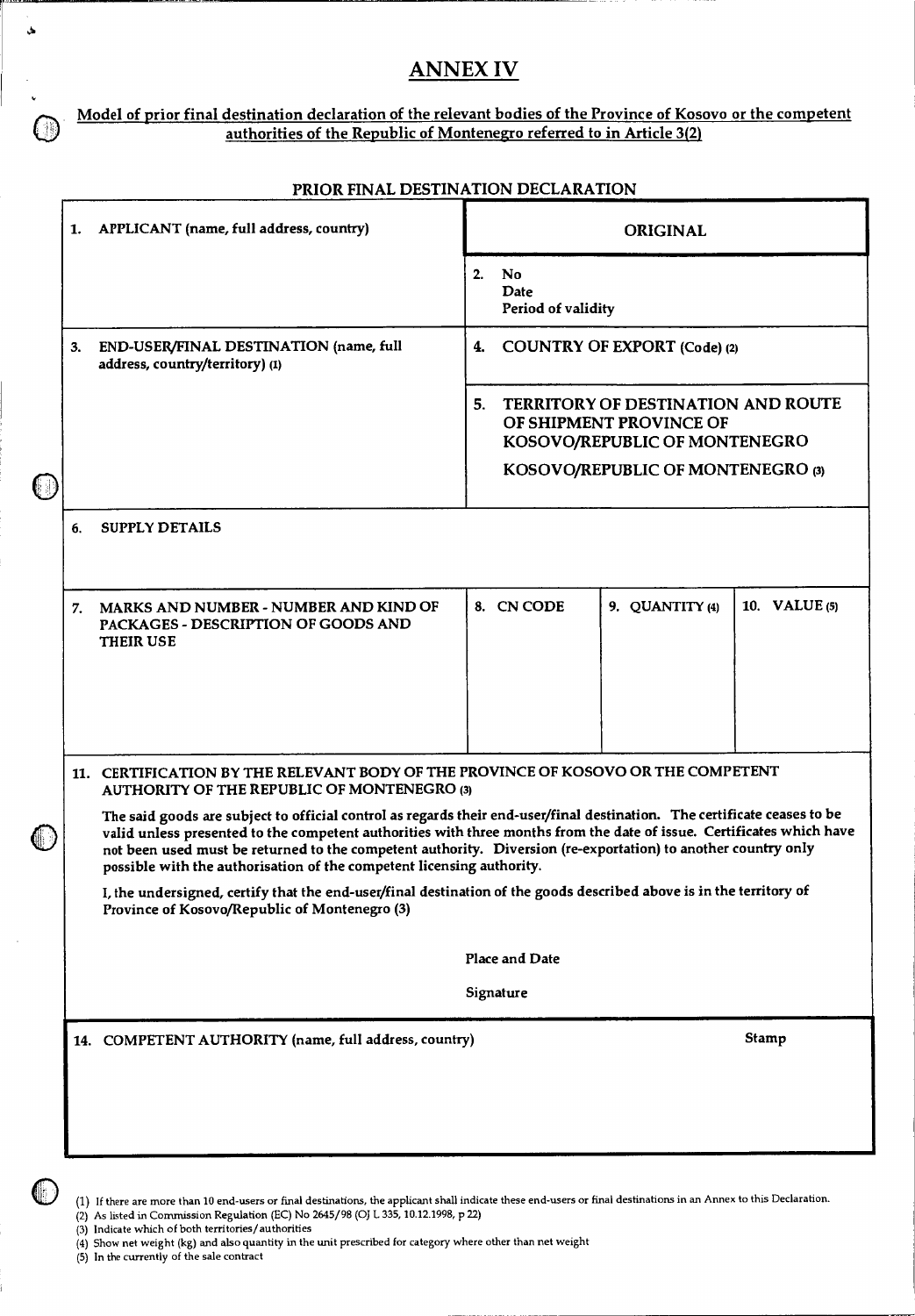

Statutory Document No. 10/00

# THE ROAD TRAFFIC ACT 1985

# THE BREATH TEST AND ANALYSIS (APPROVAL OF DEVICES) INSTRUMENT 2000

*Coming into operation*  $1<sup>st</sup> March 2000$ 

In exercise of the powers conferred on the Department of Home Affairs by section 5B(8) and  $6(1)(a)$  of the Road Traffic Act 1985<sup>(a)</sup>, and of all other enabling powers, the following Instrument is hereby made:-

## Citation and commencement

1. This Instrument may be cited as the Breath Test and Analysis (Approval Of Devices) Instrument 2000 and shall come into operation on the 1<sup>st</sup> March 2000.

# Approval of devices

2. (1) The device known as the Lion Alcolmeter SL-400A, manufactured by Lion Laboratories plc, is approved for the purpose of section 5B(8) of the Road Traffic Act 1985 (device for obtaining indication whether proportion of alcohol in breath is likely to exceed limit).

(2) The device known as the Lion Intoxilyzer 6000UK, manufactured by Lion Laboratories plc and composed of the Lion Intoxilyzer 6000UK, the Lion Intoxilyzer 6000UK Gas Delivery System and Type A, B and C software version 2.34, is approved for the purpose of section 6(1)(a) of the Road Traffic Act 1985 (device for analysing specimen of breath).

## Revocation

 $\bullet$ 

3. The Breath Test and Analysis (Approval of Devices) Instrument 1999<sup>(b)</sup> is revoked.

(a)1985 c.23  $(b)$  SD 49/99

Price 30p

•